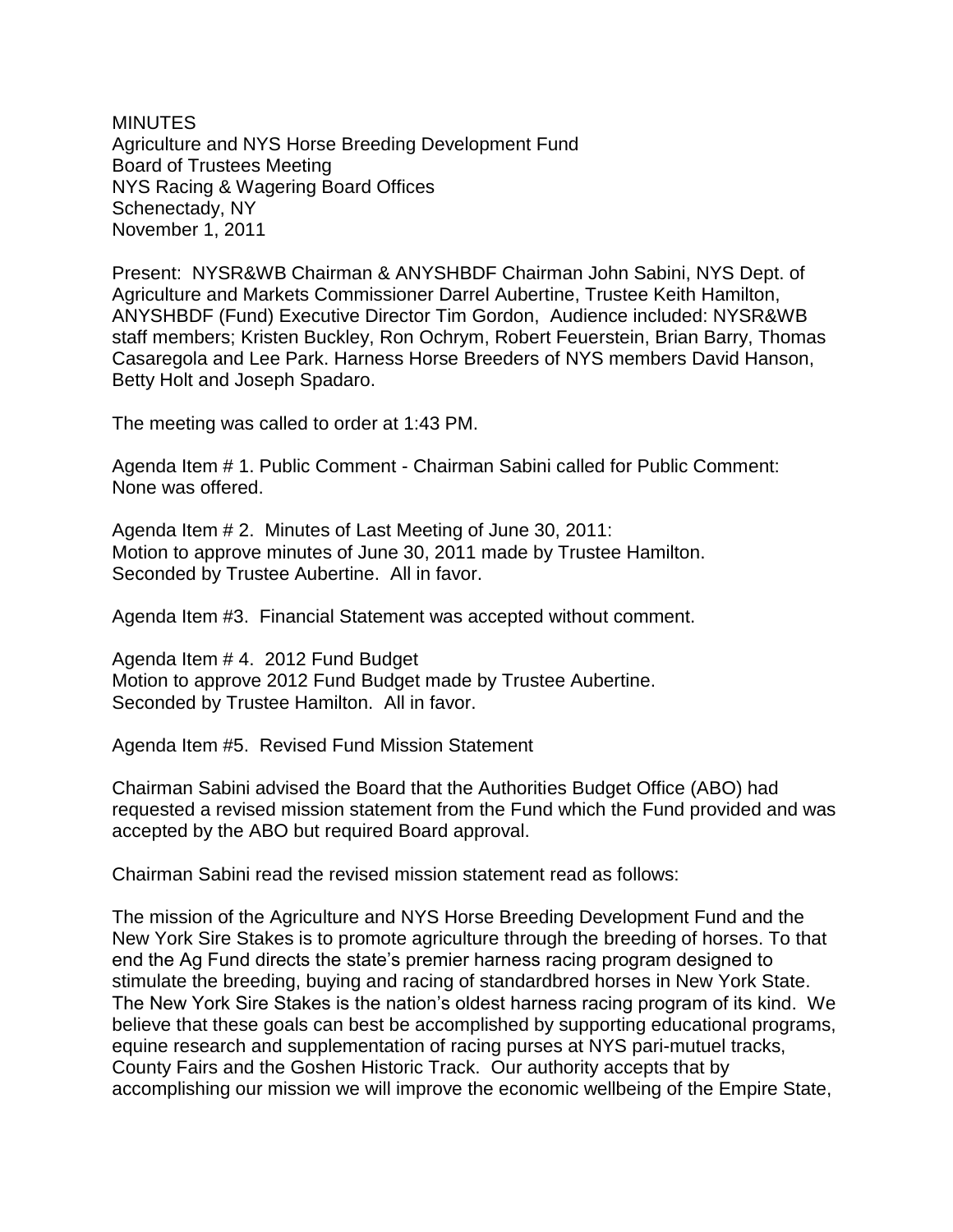keep agricultural lands in service producing products of value, preserve open space and increase employment opportunities throughout the whole of New York State.

Motion to approve Revised Fund Mission Statement made by Trustee Hamilton Seconded by Trustee Aubertine. All in favor.

Agenda Item #6. Establishment of Fund Performance Measures.

Upon request of Chairman Sabini Executive Director Gordon spoke on the performance measures stating that the measures were requested by the ABO to replace the Fund's existing narrative on performance with new performance measures that include specific measurable standards.

The Performance Measures of the Fund are as follows:

-Assure the fund's programs have a positive impact on the breeding and racing aspects of the NYS standardbred industry by improving the economic factors such as employment and employment growth. We will work with NYSDOL to track this information in conjunction with the annual trends in Sire Stakes purses distributed.

-Create state and local economic impact benefits through programs supporting breeding farms. This will be measured by an annual comparison of the number of mares bred to stallions standing in NYS.

-Maintain competitive economic breeding conditions relative to other states as measured by the average price for NYS sired yearlings as compared to the average price of all yearlings at sales in Harrisburg, Lexington and Morrisville.

-Chart the performance of NYS standardbreds as measured by earnings and results in Grand Circuit, Breeders Crown and other nationally significant races.

Motion to approve Fund Performance Measures made by Trustee Aubertine. Seconded by Trustee Hamilton. All in favor.

Agenda Item #7 NY Sire Stakes Race Conditions

Chairman Sabini Stated that the 2012 NYSS Race Conditions required further review by NYSR&WB Counsel Robert Feuerstein and NYSR&WB Director of Racing Officials Brian Barry and suggested that the agenda item be tabled until an upcoming Board meeting within a few weeks. Trustee Hamilton commented that some tougher qualifying standards had been omitted and should be revised on NYSS 53 and thanked Brian Barry, Ron Ochyrm, Harness Horse Breeders of NYS and Tim Gordon for their work on the new conditions. Executive Director Gordon gave a description of some of the condition changes being considered. Chairman Sabini asked for comments on the conditions from HHB president David Hanson who mentioned the concept of a refundable starting fee for the finals.